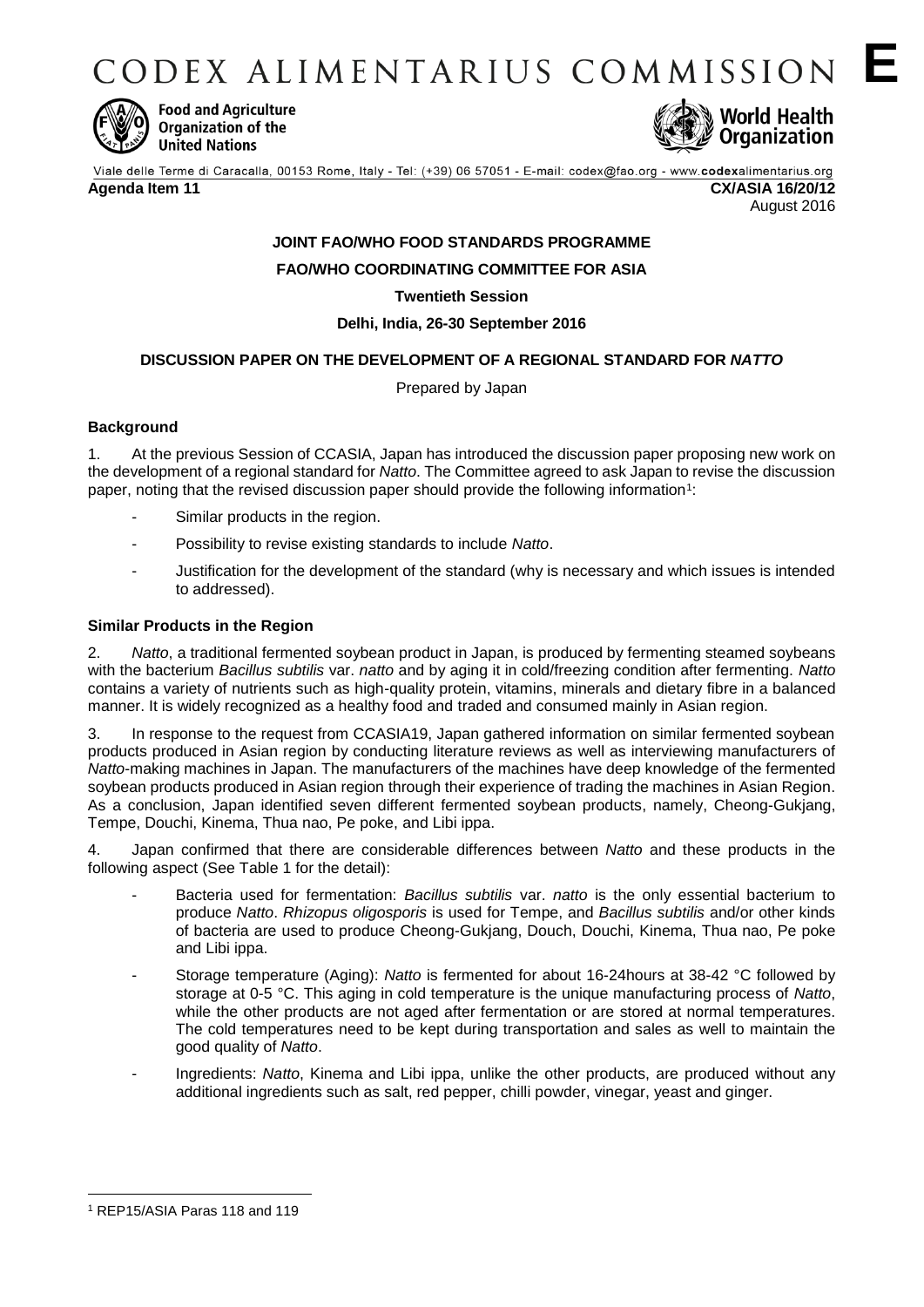- Form and features (e.g. paste, solid): Shape of whole soybeans is kept in processing *Natto* and, Cheong-Gukjang and Douchi. However, whitish bacterial film can be only seen on the surface of *Natto*. The other products are shaped in a block or ground after fermentation. Stickiness is one of the unique characteristics of *Natto*. Stirring makes *Natto* stickier. Kinema also has the stickiness.
- Others: Differences in such aspects as colour of the products, types of soybeans for processing and parasitic plants can be also identified between *Natto* and the other soybean products.

5. The differences stated above make it difficult to put all fermented soybean products together into one group and to elaborate a comprehensive standard covering a range of the fermented soybean products. Due to complex processing methods and various characteristic given by fermentation and aging, elaboration of a comprehensive standard for fermented soybean products is not as simple as elaborating standard for nonfermented soybean products. In order to secure good quality of food and contribute to the fair trade in Asian region, it is recommended that the CCASIA elaborate an exclusive standard for *Natto*, just like Tempe.

# **Possibility to Revise Existing Standards to Include Natto**

6. There are two regional standards that cover the fermented soybean products, namely the *Regional Standard for Fermented Soybean Paste* (CODEX STAN 298R-2009), and the *Regional Standard for Tempe* (CODEX STAN 313R-2013).

7. When CCASIA started discussing about the development of standard for Tempe, the Coordinating Committee noted that Tempe was not covered by *Regional Standard for Fermented Soybean Paste* (CODEX STAN 298R-2009), as Tempe is made from soybean fermented by *Rhizophus* spp. without salt, while fermented soybean paste was fermented by *Aspergillus* spp. and salt was added in the soybean mash<sup>2</sup>. There was clear consensus that these two were different products due to the reason mentioned above.

8. The same apply to *Natto*. *Natto* is different from Tempe and fermented soybean paste, as summarized in Table 2. Specifically for the following aspects:

- Salt: Unlike fermented soybean paste, Natto and Tempe do not use salt in producing.
- Bacteria for fermentation: The three products use different bacteria: *Bacillus subtilis* var. *natto* used for *Natto*; *Rhizophus* spp. for Tempe; and *Bacillus* spp. and/or *Aspergillus* spp. for fermented soybean paste.
- Form and features: *Natto* has the shape of whole bean but not in a cake-shaped solid form like Tempe and in paste form like fermented soybean paste. *Natto* has whitish bacterial film on the surface and stickiness which cannot be seen in the other two products.
- Food additives: Food additives are NOT used for Natto. Fermented soybean paste permits use of antioxidants, colours, preservatives, sweeteners and processing aids. Only processing aids are permitted for Tempe.
- Others: These three products are clearly differentiated by colour and processing method.

9. These differences among the three products justify that both existing standards (i.e. Tempe and Fermented Soybean Paste) do not cover *Natto.* Therefore it is recommended that CCASIA develop a new single standard for *Natto*.

# **Justification for the Development of the Standard**

10. Recently, the trade volume of *Natto* has been steadily increasing intra-regionally and internationally. The volume of export and its value of *Natto* from Japan is increasing; from 654 tons, 309 million yen in 2012 to 745 tons, 392 million yen in 2015, 14% increase in the volume and 27% in value. *Natto* is mainly being exported to China (mainland and Hong Kong SAR), Republic of Korea, Singapore and Thailand. The rate of increase is especially high in China (mainland and Hong Kong SAR) and Republic of Korea. *Natto* has potential for growth in trade in Asian region.

11. As trading value and amount of *Natto* increase, *Natto* are frequently called and mislabelled as other different similar fermented soybean products such as those mentioned in para. 2. Given that potential growth of trade of *Natto* in Asian region, CCASIA should develop a regional standard for *Natto* providing an accurate name and definition to avoid confusion among consumers and distributors.

1

<sup>2</sup> Para.100 REP11/ASIA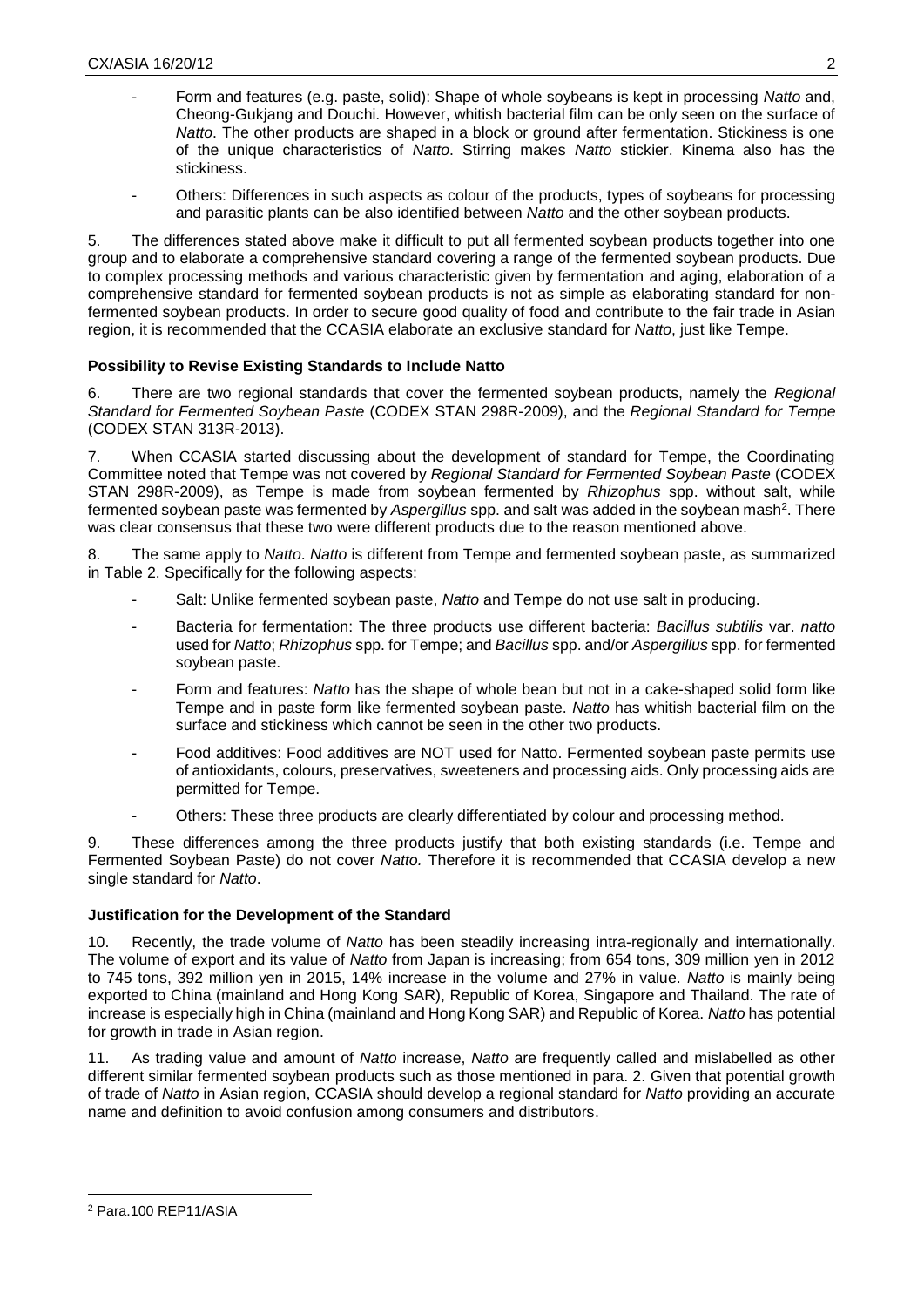12. In compliance with the *General Principles of Food Hygiene*, Food handlers will prevent the contamination of bacteriophage and bacteria in the surrounding environment, which would ensure the production of safe and authentic *Natto*.

13. Therefore, the development of a standard providing appropriate product name, definition and quality factors is imperative to ensure fair practices in food trade.

### **Recommendation**

14. CCASIA is invited to consider the new work proposal for developing a regional standard for *Natto*. Project document is attached as Annex to this document.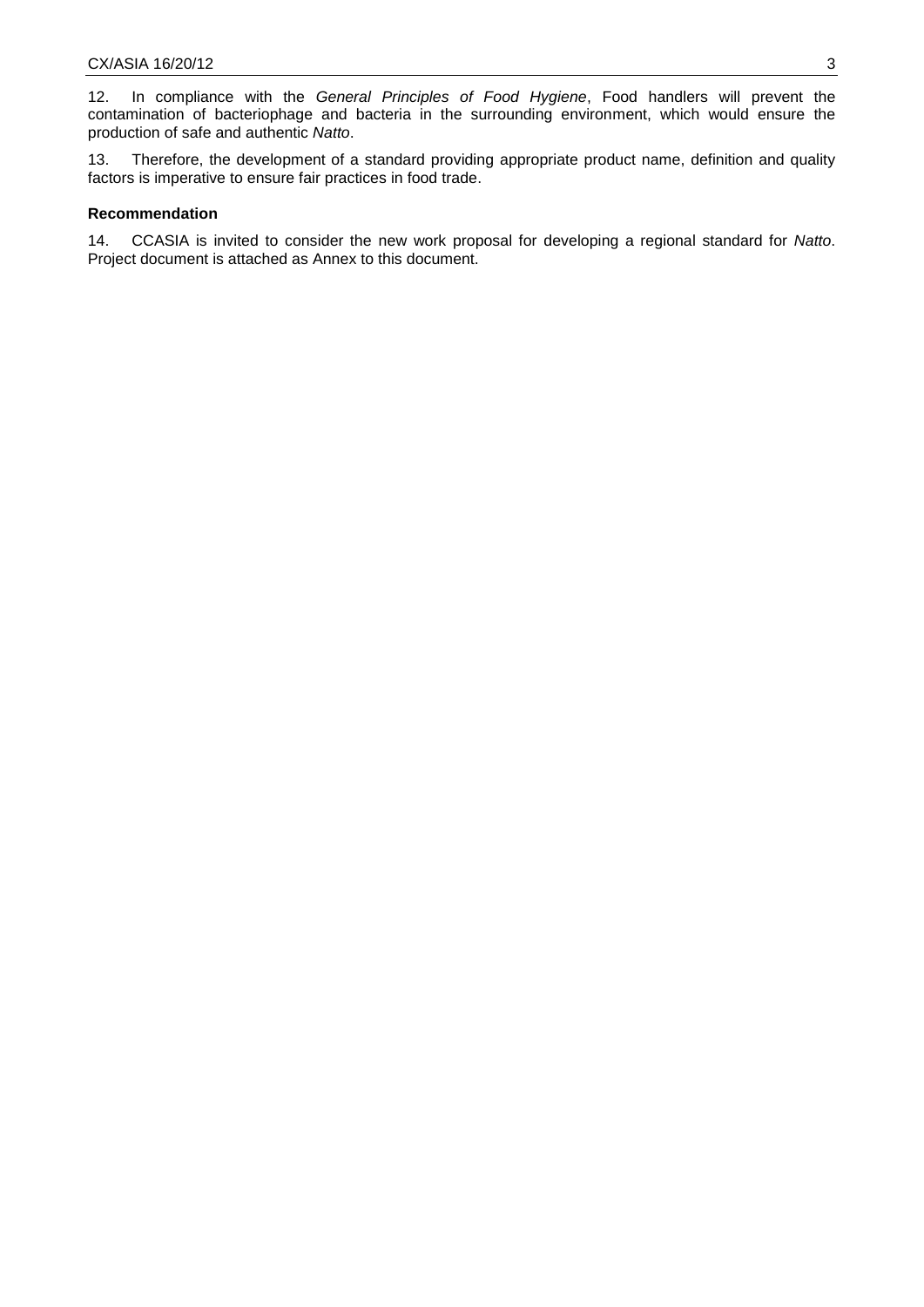| Country              | Fermented<br>soybean product | Bacteria<br>name                                              | Host plant of<br>bacteria                                      | Outline of the product                                                                                            | Production<br>method                                                                                                                                                                | Appearance<br>Cooking method                                                                                                                                                                                                                           | Difference                                                                                                                                                                                                                                                   |
|----------------------|------------------------------|---------------------------------------------------------------|----------------------------------------------------------------|-------------------------------------------------------------------------------------------------------------------|-------------------------------------------------------------------------------------------------------------------------------------------------------------------------------------|--------------------------------------------------------------------------------------------------------------------------------------------------------------------------------------------------------------------------------------------------------|--------------------------------------------------------------------------------------------------------------------------------------------------------------------------------------------------------------------------------------------------------------|
| Japan                | Itohiki<br>Natto<br>(sticky) | <b>Bacillus</b><br>subtilis<br>var.<br>natto                  | Dry<br>grass,<br>such as rice<br>straw.                        | No secondary process<br>aside from freezing.<br>Emits odour by over<br>fermentation.                              | Bacillus subtilis Natto is<br>added to steamed<br>soybeans. Fermented at<br>38-42°c for 16 -24 hours.<br>After fermentation, aged<br>in a refrigerator at 0-5°c<br>and distributed. | Steamed soybeans<br>fermented by Natto bacteria.<br>Becomes sticky by stirring.<br>Soybeans are placed neatly<br>in container and whitish<br>bacterial film can be seen on<br>the surface. Generally eaten<br>raw with white rice adding<br>soy sauce. |                                                                                                                                                                                                                                                              |
| Republic<br>of Korea | Cheong-<br>Gukjang           | <b>Bacillus</b><br>subtilis                                   | Airborne<br>bacteria                                           | added<br>Salt<br>after<br>fermentation in order to<br>enhance<br>preservative<br>quality. Red pepper is<br>added. | Boil ground soybeans.<br>Ferment with dry grass<br>bacteria (Bacillus subtilis)<br>at 40°c. Make into paste-<br>like texture. Add salt and<br>red chili powder to taste.            | Shape of whole soybeans is<br>kept, but after fermentation,<br>processed into a paste.<br>Because of salt, no bacterial<br>film can be seen on the<br>surface. Amber colour. In<br>general, used as seasoning.<br>(salt-free fermentation)             | <b>Bacillus</b><br>Fermentation<br>by<br>subtilis.<br>Processed into a paste after<br>fermentation.<br>Add salt, red pepper, chili<br>powder.<br>No bacterial film on the<br>surface.<br>No stickiness.<br>Used as seasoning.<br>Sold at normal temperature. |
| Indonesia            | Tempe                        | Rhizopus<br>oligosporis                                       | of<br>Leaves<br>broadleaf<br>trees, such<br>as bananas         | Block of milky brown<br>soybeans.                                                                                 | Hull the soybeans and<br>boil. Add vinegar and<br>tempe bacteria. Form<br>into a block knitted<br>together by a mat of<br>white mycelium.                                           | Soybeans are shaped in a<br>block by mycelium. No<br>stringiness is confirmed.<br>Generally, eaten fried /deep<br>fried.                                                                                                                               | Fermentation<br>by<br>tempe<br>bacteria (Rhizopus).<br>Block-like shape.<br>Add vinegar.<br>No stickiness.<br>Sold at normal temperature<br>in Indonesia, and as a<br>refrigerated food in Japan                                                             |
| China                | Douchi                       | <b>Bacillus</b><br>subtilis.<br><b>Others</b><br>(Aspergilli) | Leaves<br>of<br>broadleaf<br>trees.<br>Aspergilli<br>included. | Some have brownish<br>mycelium film on the<br>surface of black<br>soybeans. Bean shape<br>is maintained.          | Black soybeans are<br>steamed. Fermented by<br>adding salt. After<br>fermentation, dried in the<br>shade to reduce<br>moisture. Takes over a<br>month to complete.                  | Black brown mycelium is on<br>the surface. Used as<br>ingredient and seasoning for<br>cooking, especially in<br>Chinese dishes.                                                                                                                        | <b>Bacillus</b><br>Fermentation<br>by<br>subtilis and others.<br>Yellow soybeans are also<br>used for Natto,<br>but for<br>Douchi,<br>black<br>soybeans<br>mainly.<br>Add salt.<br>Stored<br>at<br>normal<br>temperature.<br>No stickiness                   |

| Table 1 The difference between Natto and existing fermented soybean products in Asia |  |  |  |  |
|--------------------------------------------------------------------------------------|--|--|--|--|
|                                                                                      |  |  |  |  |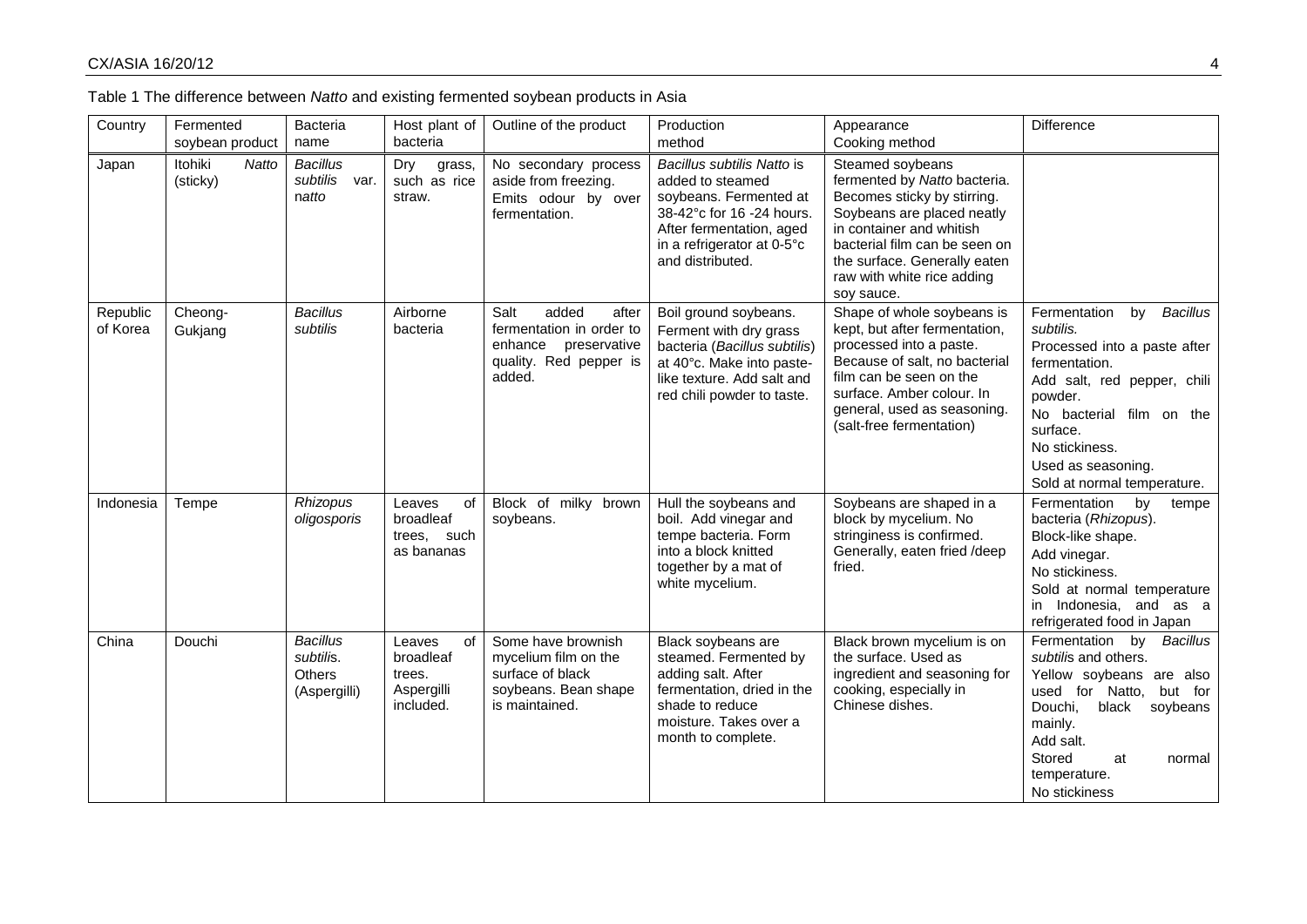| Nepal<br>and East<br>India | Kinema    | <b>Bacillus</b><br>subtilis | Airborne<br>bacteria.<br>of<br>Leaves<br>broadleaf<br>trees, such<br>as bananas<br>and ferns. | Made mainly from black<br>soybeans<br>and<br>stringiness is confirmed.                                                                                                                                                                                        | Boiled soybeans are<br>lightly ground by mortar.<br>Place in a bamboo<br>basket lined with fern<br>leaves. Bacteria on the<br>leaves are used. Basket<br>is kept in a warm place<br>such as a fireplace for<br>two days to ferment.                                                                     | Sticky similar to Natto. Some<br>are sun-dried. Sun-dried<br>Kinema is soaked in water<br>and used as seasoning for<br>soup and fried dishes. Salt-<br>free fermentation. Lactic<br>acid, Enterococcus, yeast<br>fungi, Candida, mold and<br>Geotrichum are also<br>included. Cooking method<br>varies among different tribes. | Fermentation<br>by<br><b>Bacillus</b><br>subtilis and others.<br>No<br>refrigeration<br>aging<br>process.                                                                                                                  |
|----------------------------|-----------|-----------------------------|-----------------------------------------------------------------------------------------------|---------------------------------------------------------------------------------------------------------------------------------------------------------------------------------------------------------------------------------------------------------------|---------------------------------------------------------------------------------------------------------------------------------------------------------------------------------------------------------------------------------------------------------------------------------------------------------|--------------------------------------------------------------------------------------------------------------------------------------------------------------------------------------------------------------------------------------------------------------------------------------------------------------------------------|----------------------------------------------------------------------------------------------------------------------------------------------------------------------------------------------------------------------------|
| Laos<br>/Thailand          | Thua nao  | <b>Bacillus</b><br>subtilis | of<br>Leaves<br>broadleaf<br>trees such as<br>bananas.                                        | Add glutamic acid, chili<br>powder, and salt to<br>fermented<br>soybeans<br>and make it into paste-<br>like texture. Then dry.<br>Red brown in colour.<br>Mainly in dried form.<br>is<br><b>Stringiness</b><br>confirmed.<br>Natto's<br>secondary<br>product. | Wrap boiled soybeans in<br>broad leaves such as<br>bananas and leave for<br>two days to ferment.<br>Grind in a mortar; add<br>salt and chili powder. Put<br>into shape by hand. Sun-<br>dried for two days.                                                                                             | Bacillus subtilis and similar<br>bacteria are used as well as<br>lactic acid bacteria. As<br>soybeans are roughly ground<br>after fermentation, the shape<br>is not maintained. Used as<br>seasoning for fried dishes<br>and soup. Herbs are added<br>and used for grilled fish.                                               | Fermentation<br>by<br><b>Bacillus</b><br>subtilis and others<br>Shape of soybeans is not<br>kept.<br>Add glutamic acid,<br>chili<br>powder, and salt<br>Processed into a paste<br>No<br>refrigeration<br>aging<br>process. |
| Myanmar                    | Pe poke   | <b>Bacillus</b><br>subtilis | Fern leaves,<br>etc.                                                                          | Same shape as Thua<br>nao.                                                                                                                                                                                                                                    | Boil soybeans slowly for<br>half a day. Put into a<br>plastic bag with broad<br>leaves such as teak<br>leaves and ferment for<br>two days. After grinding<br>in a wooden mincer, add<br>salt, chili powder and<br>ginger. Pound further<br>with a wooden tool.<br>Finally, dry in the sun for<br>a day. | Bacillus subtilis and similar<br>bacteria are used as well as<br>lactic acid bacteria. Round<br>shaped dried ones are called<br>"Pe poke chau"; moist ones<br>are called "Pe poke sou".<br>Used as seasoning in home.<br>Soybeans are coarsely<br>pounded and crunchy<br>texture.                                              | Fermentation<br>by<br><b>Bacillus</b><br>subtilis and others.<br>Ground after fermentation<br>Add salt, chili powder and<br>ginger<br>No<br>refrigeration<br>aging<br>process.<br>No stickiness                            |
| <b>Bhutan</b>              | Libi ippa | <b>Bacillus</b><br>subtilis | of<br>Leaves<br>broadleaf<br>trees                                                            | Texture is thick like<br>Japanese Miso when<br>aged for a long time.<br>Few people produce<br>nowadays.                                                                                                                                                       | Ferment boiled soybeans<br>by wrapping in banana<br>leaves. Crush and form<br>into a ball. Wrap again in<br>the banana leaves and<br>hang for a few months for<br>aging and preservation.<br>Semi-dried texture.                                                                                        | Bacillus subtilis and similar<br>bacteria are used as well as a<br>kind of yeast fungi. Salt-free<br>fermentation. Stringiness is<br>not confirmed. Mostly eaten<br>in soup. Also used as<br>seasoning.                                                                                                                        | Fermentation<br><b>Bacillus</b><br>by<br>subtilis and others<br>No<br>refrigeration<br>aging<br>process.<br>No stickiness                                                                                                  |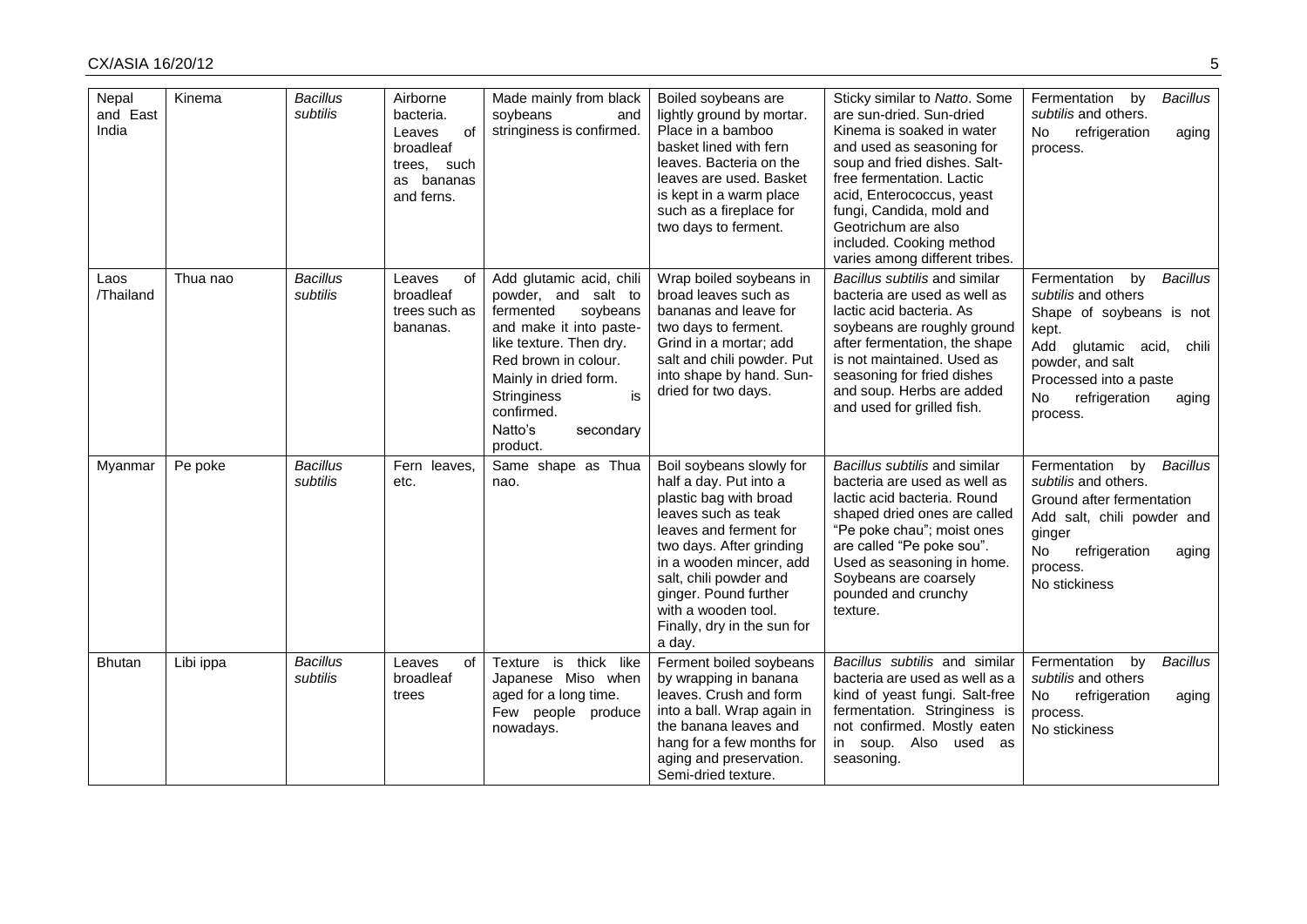.

Table 2 Possibility of including Natto in the existing standards

| Item              | Fermented Soybean Paste                                                                                           | Tempe                                                                              | Natto                                                                                                                                                 | Difference                                                                                                                                                                                          |
|-------------------|-------------------------------------------------------------------------------------------------------------------|------------------------------------------------------------------------------------|-------------------------------------------------------------------------------------------------------------------------------------------------------|-----------------------------------------------------------------------------------------------------------------------------------------------------------------------------------------------------|
| Salt              | Used.                                                                                                             | Not used.                                                                          | Not used.                                                                                                                                             | Not used for Natto and Tempe. Used for fermented<br>soybean paste.                                                                                                                                  |
| <b>Bacteria</b>   | and/or<br>Bacillus<br>spp.<br>Aspergillus spp.                                                                    | Rhizopus spp. (R.oligosporus,<br>R.oryzae and/or R.stolonifer)<br>(Tempe bacteria) | Bacilllus subtilis var. natto (Natto bacteria)                                                                                                        | Three products use completely different bacteria.                                                                                                                                                   |
| Soybean           | Cracked soybeans can be<br>the shape of<br>and<br>used<br>soybean are not kept.)                                  | Any variety of soybean are<br>used.<br>Only whole soybeans are used.               | Whole soybeans and Hikiwari Natto (ground<br>Natto)                                                                                                   | Soybean original shape are kept for Natto. Tempe has<br>cake-like shape. Fermented soybean paste do not use<br>whole soybeans but cracked soybeans.<br>Hikiwari-natto is made from hulled soybeans. |
| Form<br>features  | Paste type which has various<br>physical properties such as<br>semi-solid and partly retained<br>shape of soybean | Cake-form<br>Compact<br>and<br>product                                             | Whole soybeans and Hikiwari Natto (ground<br>Natto)/Stringiness confirmed after stirring.                                                             | Natto has bacterial film on the surface and is placed<br>neatly in the container.<br>Natto has the stickiness in producing.                                                                         |
| Colour            | various colours<br>as<br>dark<br>brown, whitish brown, reddish<br>brown, etc.                                     | white                                                                              | Made from soybeans but its colour changes<br>slightly to brown after fermentation.<br>Turns whitish on the surface caused by<br>Natto bacterial film. | Three products have completely different colours.                                                                                                                                                   |
| Food<br>Additives | Acidity<br>Regulator,<br>Colour,<br>Antioxidant,<br>Sweeteners,<br>Preservatives.<br>Processing aids.             | Processing aids.                                                                   | None.                                                                                                                                                 | Not used at all for Natto. In producing Natto, no<br>ingredients are used other than soybean and Natto<br>bacteria                                                                                  |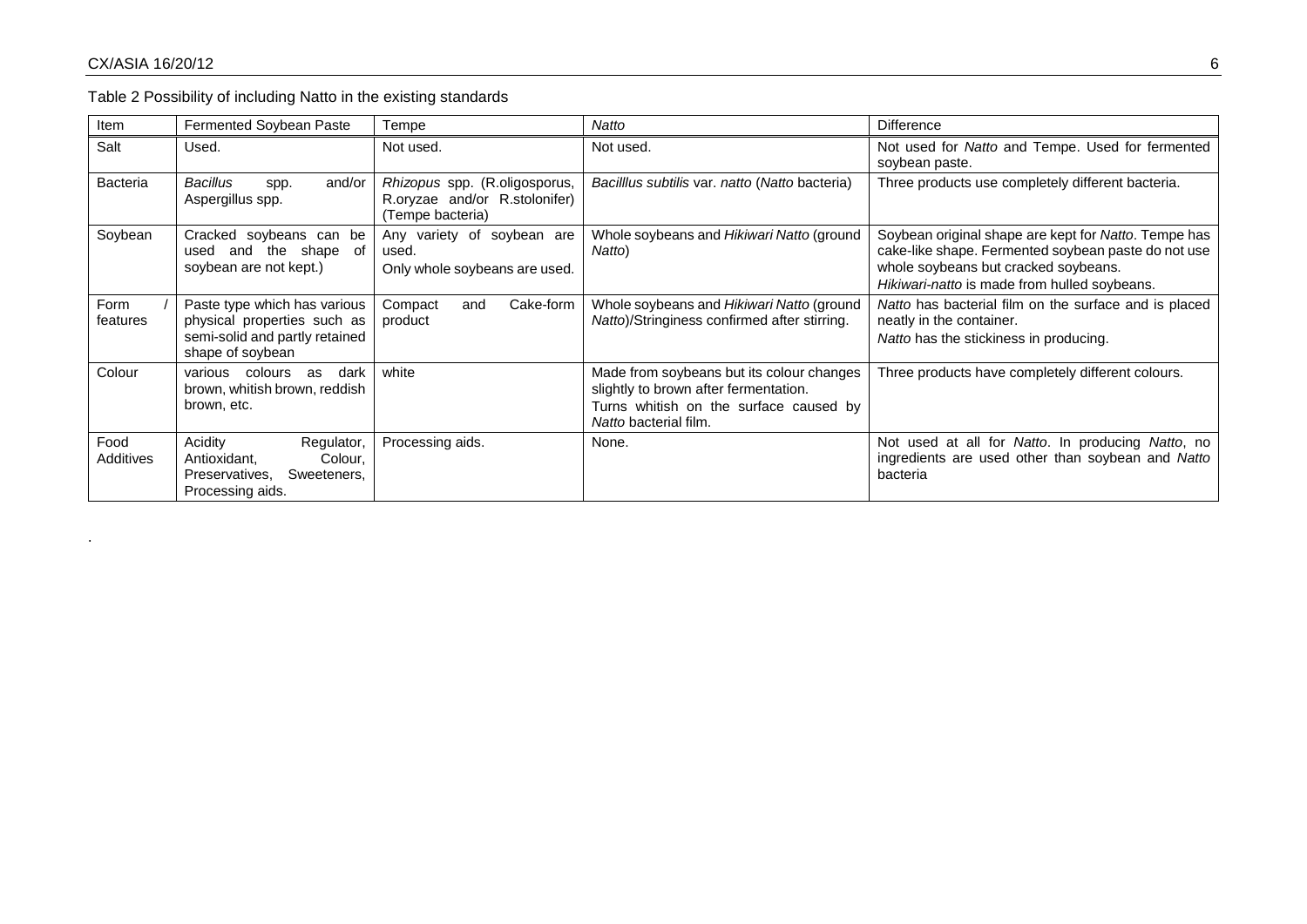# **PROJECT DOCUMENT**

# **Proposal for the Development of a Regional Standard for** *Natto*

### **1. The purposes and the scope of the standard**

The scope of this work applies to *Natto*, a traditional fermented soybean food in Japan, produced by fermenting steamed soybeans with the bacterium *Bacillus subtilis* var. *natto* and by aging it in cold/freezing condition after fermenting. As shown in Figure 1, *Natto* is characterized by the stickiness and can be eaten without cooking.

The purpose is to provide information and essential guidance required for the production of safe and good quality *Natto* in accordance with the purpose of Codex, namely protecting the health of the consumers and ensuring fair practices in the food trade.

Figure 1 Photo images of *Natto*



product in retail container content of product product on rice



#### **2. Its relevance and timeliness**

The trade volume of *Natto* has been increasing and its production has also been growing not only in Japan but also in other countries such as China and Republic of Korea. In 2013, UNESCO designated "WASHOKU", Traditional Dietary Cultures of the Japanese, as the Intangible Cultural Heritage. The current popularity of WASHOKU can be expected to prompt further trade volume of *Natto*.

*Natto* has been widely recognized as a well-balanced and healthy food which is high in protein and low in fat. In the course of fermentation of soybeans, *Bacillus subtilis* var. *natto* produce various kinds of nutrients such as minerals, vitamins and dietary fiber (see Table 1). Especially, *Natto* is high in Vitamin K2 which enhances bone formation.

Table 1 Composition of *Natto* (per 100g edible portion)

| Food component                |                  | Natto | Unit |
|-------------------------------|------------------|-------|------|
| Energy                        |                  | 200   | kcal |
| Protein                       |                  | 16.5  | g    |
| Fat                           |                  | 10    | g    |
| Carbohydrate                  |                  | 12.1  | g    |
| Mineral                       | Sodium           | 2     | mg   |
|                               | Potassium        | 660   | mg   |
|                               | Calcium          | 90    | mg   |
|                               | Iron             | 3.3   | mg   |
| Vitamins                      | K                | 600   | μg   |
|                               | B <sub>2</sub>   | 0.56  | mg   |
|                               | Niacin           | 1.1   | mg   |
|                               | Folate           | 120   | μg   |
|                               | Pantothenic acid | 3.6   | mg   |
| Dietary fiber (water-soluble) |                  | 2.3   | g    |

Source: Standard Tables of Food Composition in Japan 2015 (7th Edition)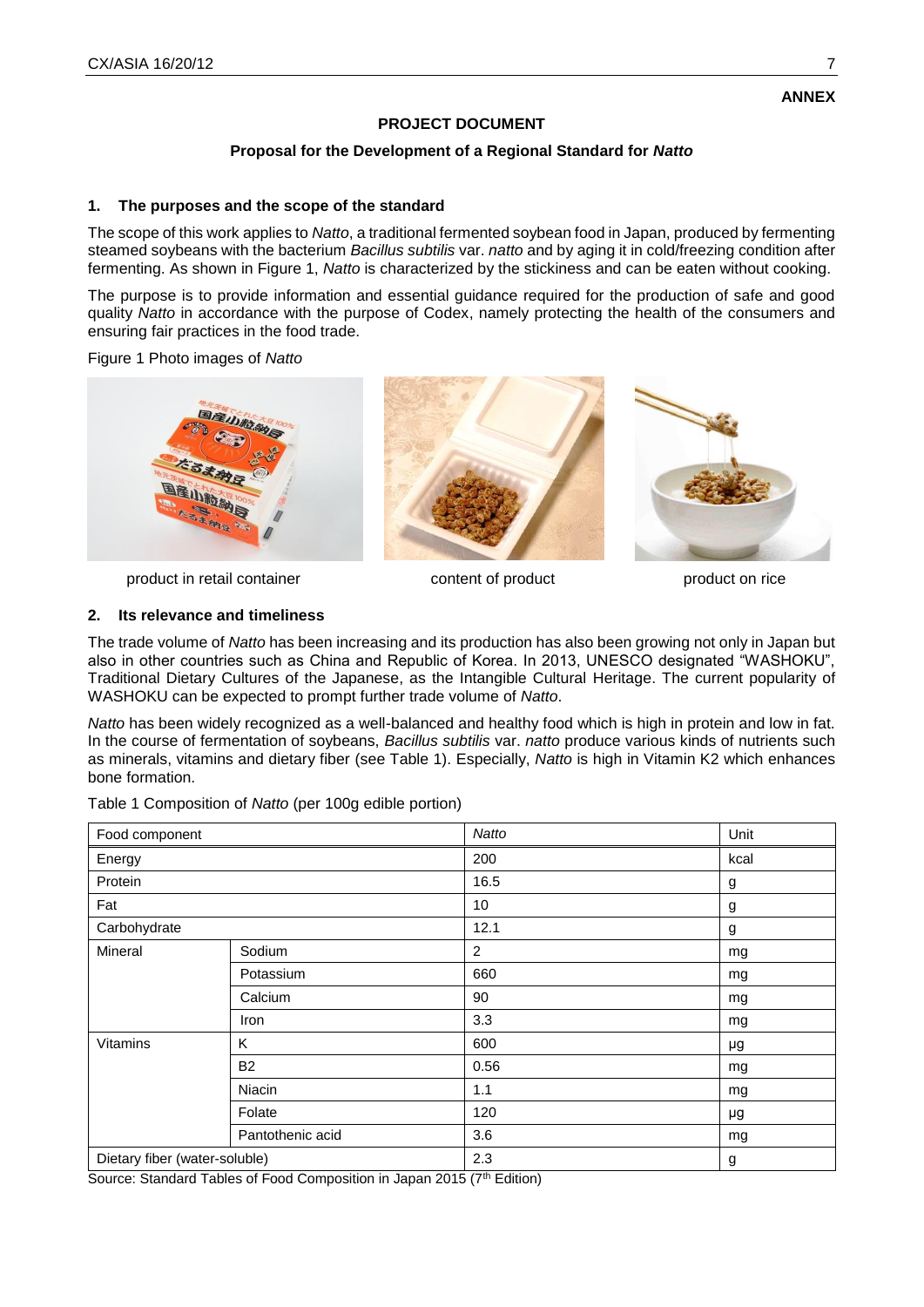Proper manufacturing practice should be in place to produce good quality product. Specifically, food hygiene must be noted when producing *Natto* products. The optimal environment for *Bacillus subtilis Natto* is also optimal for other microorganisms. Bacteriophage and bacteria in the surrounding environment may contaminate *Natto* in its manufacturing process and affect appropriate fermentation by *Bacillus subtilis Natto.* Good hygiene practice should be implemented to prevent such contamination, which would ensure producing good quality *Natto*.

Therefore, it is imperative to develop a standard for *Natto* to ensure the quality of the product.

# **3. The main aspects to be covered**

The main aspects of the product covered in the proposed standard are requirements for quality and safety of *Natto*, which include product definition, scope, essential composition and quality factors, food additives, contaminants, hygiene, labelling and methods of analysis and sampling.

# **4. An assessment against the Criteria for the establishment of work priorities**

#### **General Criterion**

Consumer protection from the point of view of health, food safety, ensuring fair practices in food trade and taking into account the identified needs of developing countries.

The proposed new standard will meet this criterion by:

- Promotion of consumer protection and the prevention of fraudulent practices.
- Providing greater assurance of the product to meet consumer needs and the minimum requirements for food safety
- Arriving at levels of standardization based on the various properties to meet industrial and consumer needs with exactness and credibility.

#### Criteria applicable to commodities

(a) Volume of production and consumption in individual countries and volume and pattern of trade between countries

The volume of *Natto* production in Japan has been on the rise recently (see Table 2) and the market scale of *Natto* industry has grown from 173 billion yen in 2011 to 202.8 billion yen in 2015, by the increase of 17%. At present, Japan is the major country where *Natto* products are made, but recently *Natto* factories has been built in China and Republic of Korea, and *Natto* production overseas is being established (see Table 3).

Table 2 *Natto* production volume in Japan (2012-2015) Unit: 1000 tons

| 2012 | 2013 | 201<br>2014 | 2015 |
|------|------|-------------|------|
| 221  | 225  | 225         | 235  |

Source: the Ministry of Agriculture, Forestry, and Fisheries of Japan (Estimated from the amount of soybeans used for *Natto*)

Table 3 *Natto* production volume in Republic of Korea and China (2013) Unit: ton

| Republic of Korea | China (Mainland and Hong Kong SAR) |  |  |
|-------------------|------------------------------------|--|--|
| 631               | 568                                |  |  |

Source: Research by Japan *Natto* Cooperative Society Federation

Recently, the volume of export and its value of *Natto* from Japan is increasing; from 654 tons, 309 million yen in 2012 to 745 tons, 392 million yen in 2015, 14% increase in the volume and 27% in value (see Table 4). *Natto* is mainly being exported to China (mainland and Hong Kong SAR), Republic of Korea, Singapore and Thailand. The rate of increase is especially high in China (mainland and Hong Kong SAR) and Republic of Korea.

As to the volume of export and its value of *Natto* from Japan to other regions, the export to Asia and North America are increasing.

Table 4 Japan's export volume and value of *Natto* (by region) Unit: ton, million yen

|      | 2012   |       | 2013   |       | 2014   |       | 2015   |       |
|------|--------|-------|--------|-------|--------|-------|--------|-------|
|      | volume | value | volume | value | volume | value | volume | value |
| Asia | 142    | 80    | 161    | 91    | 190    | 104   | 201    | 112   |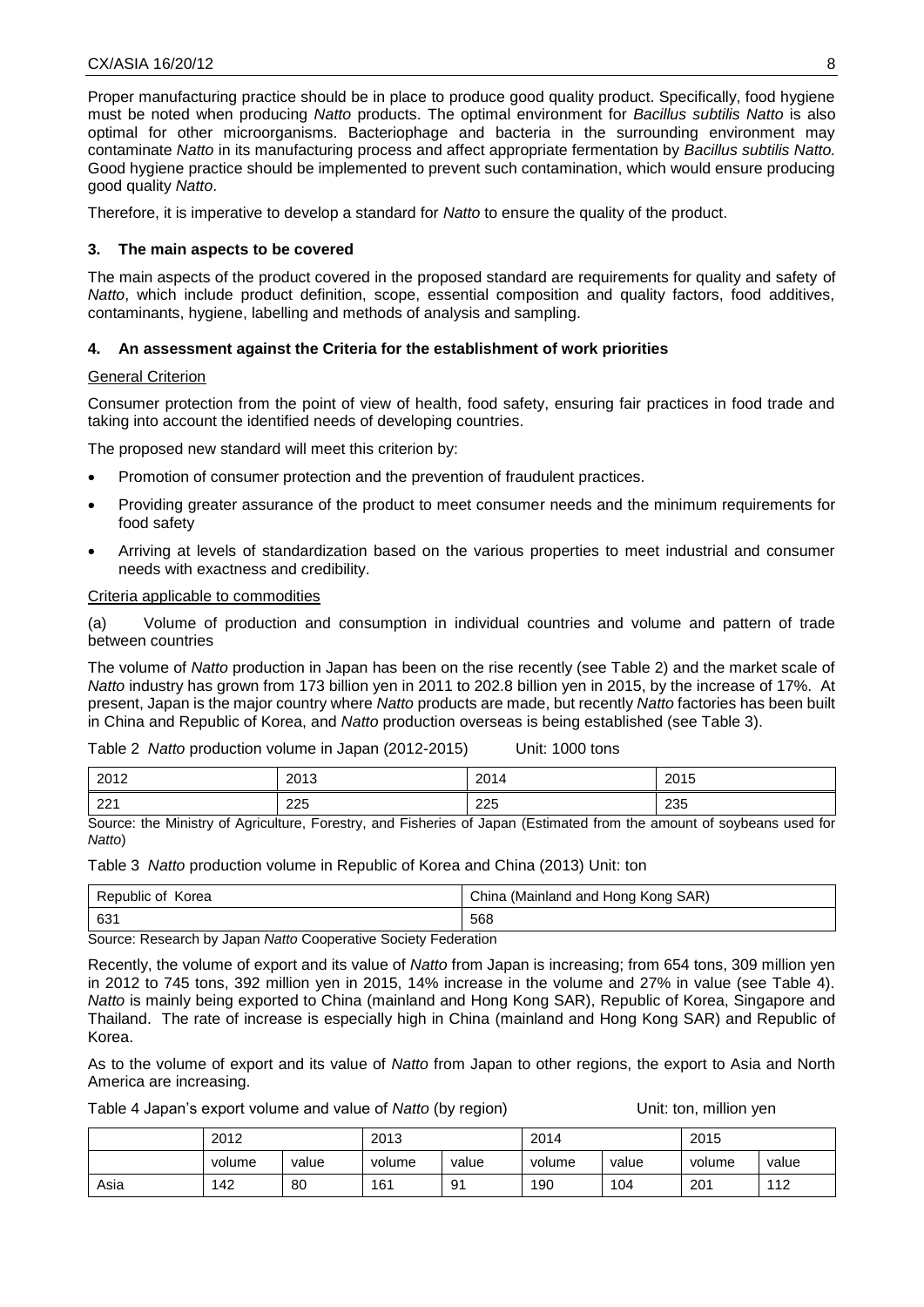| North America                | 360 | 178 | 390 | 189 | 424 | 209 | 467 | 230 |
|------------------------------|-----|-----|-----|-----|-----|-----|-----|-----|
| Europe                       | 73  | 38  | 54  | 24  | 66  | 25  | 84  | 37  |
| ∟atin<br>America,<br>Oceania | 26  | 14  | 70  | 42  | 23  | 12  | 24  | 13  |
| Total                        | 601 | 310 | 675 | 346 | 703 | 350 | 745 | 392 |

Source: Research by Japan *Natto* Cooperative Society Federation

(b) Diversification of national legislation and apparent resultant or potential impediments to international trade

As *Natto*'s trade has been increasing, the absence of relevant criteria and standard including an accurate name and definition would lead to a barrier to international trade. It has been causing confusion among consumers and distributors, because the fermented soybean products which are similar to *Natto* in appearance and/or very low-quality *Natto* products are distributed and sold as *Natto.*

(c) International or regional market potential

As illustrated in Table 4 above, there has been a remarkable increase in the international trade for *Natto* in the recent years. Not only in the international market but also there is a domestic market for *Natto* in the producing countries.

(d) Amenability of the commodity to standardization

Main quality factors of *Natto* such as production method that directly affect the quality and safety of its products are amenable to Codex standardization

(e) Coverage of the main consumer protection and trade issues by existing or proposed general standards

No existing standards

(f) Number of commodities which would need separate standards indicating whether raw, semiprocessed or processed

This proposal would be only applied to *Natto* of stringy quality and for direct consumption, and does not include further processed *Natto*.

(g) Work already undertaken by other international organizations in this field and/or suggested by the relevant international intergovernmental body(ies)

None is identified

# **5. Relevance to Codex strategic objectives**

Establishment of a Codex standard for *Natto* is in line with the Codex strategic objectives as follows:

It meets the Goal 1 of the Strategic Plan 2014-2019 to establish international food standards that address current and emerging food issues, and in particular, activity 1.2.2 – "Develop and revise international and regional standards as needed, in response to needs identified by Members and in response to factors that affect food safety, nutrition and fair practices in the food trade".

# **6. Information on the relation between the proposal and other existing Codex document**

The work will take into consideration:

- *General Principles of Food Hygiene* (CAC/RCP 1-1969)
- *General Standard for Labelling of Pre Packaged Foods* (CODEX STAN 1-1985)
- *Methods of Analysis and Sampling* (CODEX STAN 234-1999)
- *Principles and Guidelines for the Establishment and Application of Microbiological Criteria Related to Foods* (CAC/GL 21-1997)
- Data bases related to the maximum limits for pesticides residues issued by Codex Committee on Pesticides Residues in Food (CCPR).
- *General Standard for Contaminants and Toxins in Food and Feed* (CODEX STAN 193-1995)

# **7. Identification of any requirement for and availability of expert scientific advice**

None is required.